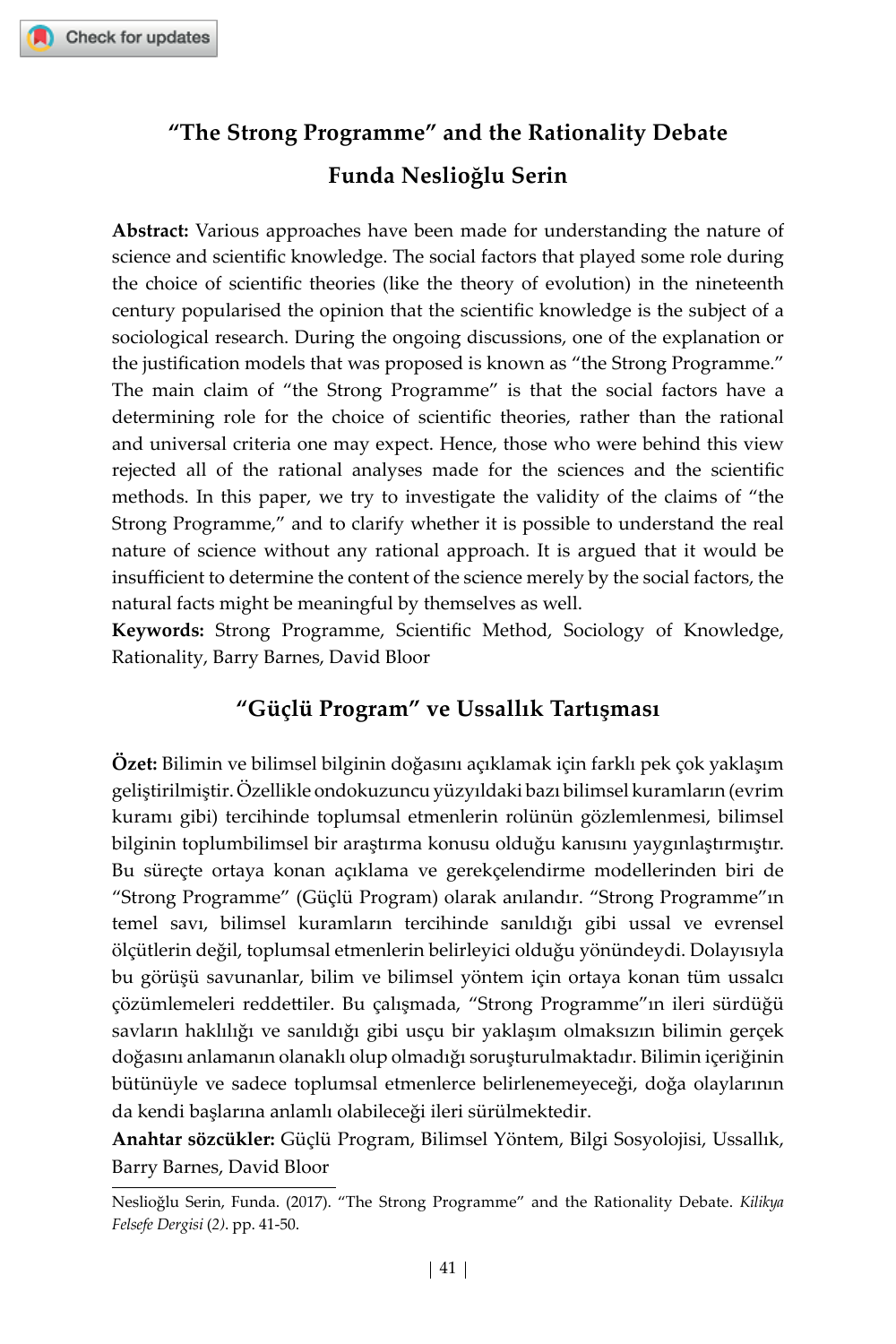Philosophy is generally concerned with the explanations about the real structure of the nature, but the types of the explanations proposed may be very diverse. The basic reason of this diversity arises from which method as a means has been used for explaining. The main characteristics of all methods or procedures used for the proper explanation are stated often in the form of principles, specifying what should be done or avoided. For example, in the inductive method the basic goal is defined as to search for *universality* and *objectivity*; thus, what should be abandoned are *particularity* and *subjectivity* as obstacles for achieving its success. This subjectivity, as implication of social character, for inductivist, cannot be a source of truth, for the spirit of man is "a thing variable… governed it were by chance." (Bacon, 1900, p. 70). In fact, if we consider the starting points of the methods of traditional philosophy, we can conclude that the traditional philosophy (that is the period from Aristotle to Descartes / Deductivist Model and also from Newton's time onward / Inductivist Model) could not have allowed a substantive role to particularity, subjectivity; thereby claiming that the success of science supplied without appealing to anything social.<sup>1</sup>

The guiding motive for such an attitude of the traditional philosophy arises from the belief that science is a unique mode of inquiry and its methods embody a timelessly valid model of rationality. According to this understanding, what is social, ideological or particular is a distortive force in search for the universality and objectivity. Such a conception of science is based on the claim that there is a comprehensive rationality in the nature of scientific knowledge. There was an assumed methodological unity for various kinds of scientific inquiry; thus science was described as the form of rationality which was outside time and outside history.

As a result of the idea of methodological unity, in the philosophy of science there have been attempts to reduce the methodology of science to one *metamethod*. This was, for example, "psychology" (Giere), "history of science" (Laudan), "evolutionary biology" (Campell) or "sociology" (Fuller). According to them, their metamethods legitimate the success of science or confirm the truth of theories. But their models of rationality and explanations, each of which claims to be a superior form of rationality, imply many requirements; for example, a privileged perspective, standards or certain ways of describing events. But there is no superior form of rationality; each of those forms is only one among many

<sup>&</sup>lt;sup>1</sup> I should point out that in this study the statement of *traditional philosophy* shall be taken as especially a philosophical approach seeing *social dimension* as something to be avoided.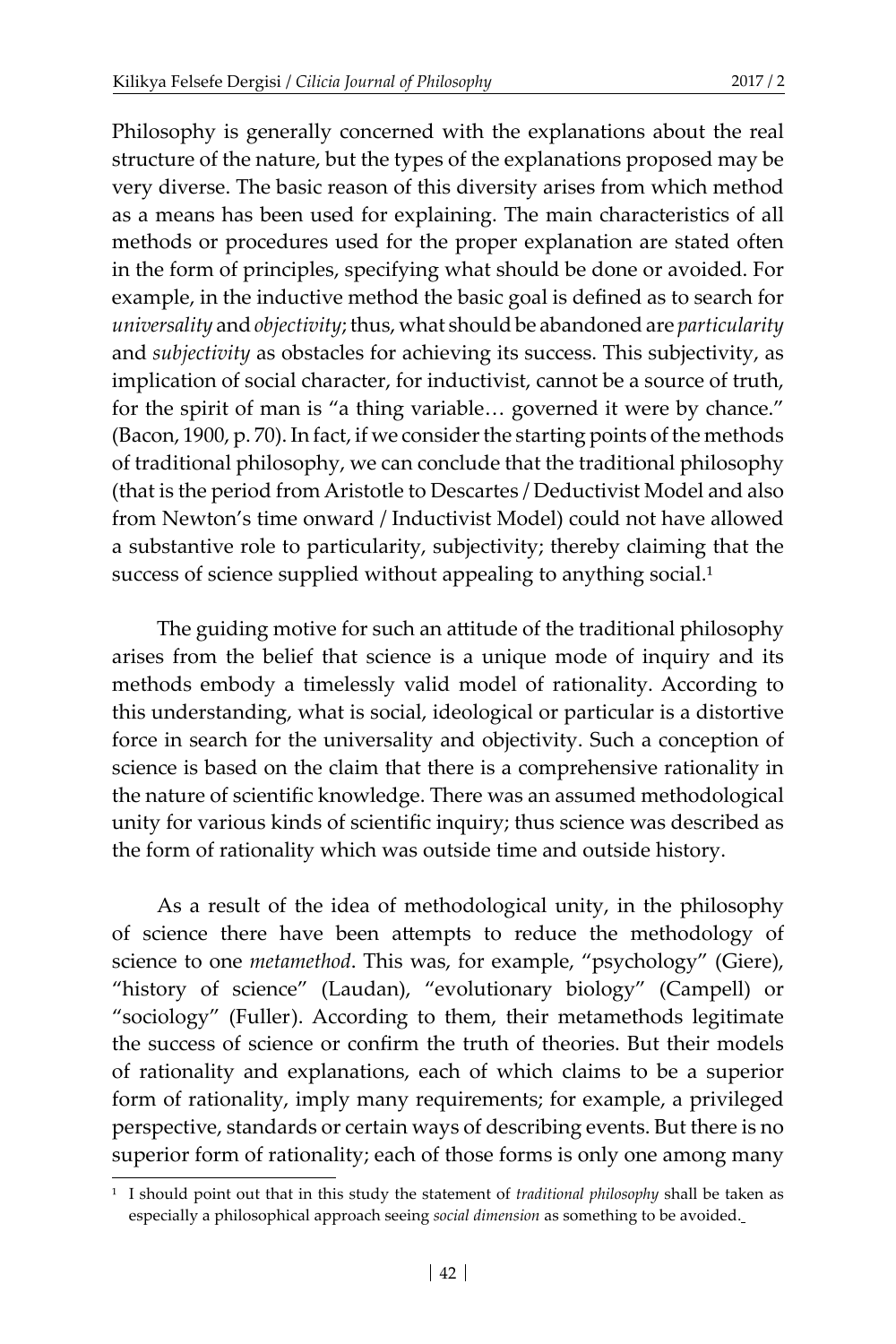alternative forms of rationality. This means also that an ultimate source of knowledge or epistemological authority simply do not exist; for scientific knowledge grows in different directions, and there are various ways to develop knowledge. Thus, the methodology of science itself was argued as being not unitary; since science has developed into the independent domains, and experiment has a life its own (Sahepere 1982, pp. 485- 525).2 This characteristic of the experiment implies also what Feyerabend describes a *non-foundational epistemology* as a rejection of the essentialist view of science. The basic aim of philosophers of science as Feyerabend, Kuhn and Lakatos in their rejection of the essentialist view of science is to remark the difficulties of finding a way of reducing the scientific laws to finite sets of observational statements. They do not claim that the idea of rationality should be abandoned entirely in science, but only, we have to give up the claim that there are absolute or general rules in science. As Feyerabend rightly remarks "there are always circumstances when it is advisable not only to ignore the rule, but adopt its opposite". (1975, p. 23)

The most important reason of such a radical change in the traditional scientific rationality is "social turn" in the philosophical studies of science. After the sociology of science had been seen as a new and fruitful branch of the broader discipline of sociology by the end of 1930, in the philosophical studies of science there was a gradual tendency to abandon all unitary and monolithic schematisations of the scientific knowledge which were aiming at reducing paths of the development in all the sciences to a single process. By presentation of the sociology of science as a new discipline, many philosophers (or sociologists) saw the activities of scientists as the objects of social inquiries and then tried to explain not only these activities from a sociological point of view, but also the nature of scientific knowledge only within the social settings of the scientific inquiry. In the attempt of explaining the scientific activities in the terms of sociology there was a developed variety of controversy in sociological programs. One of those programs was the "Strong Programme" particularly associated with David Bloor who shaped its principles.

The main claim of the "strong programme" is grounded on the idea that scientists are led to accept scientific theories by the external social factors rather than only by the experimental evidence. Observation, experiment and our natural predispositions to reason in certain ways may

<sup>&</sup>lt;sup>2</sup> The implications of the disunity of science and the independency of theory in the scientific activities were studied also by Ian Hacking, Peter Galison, Artur Fine and John Dupré.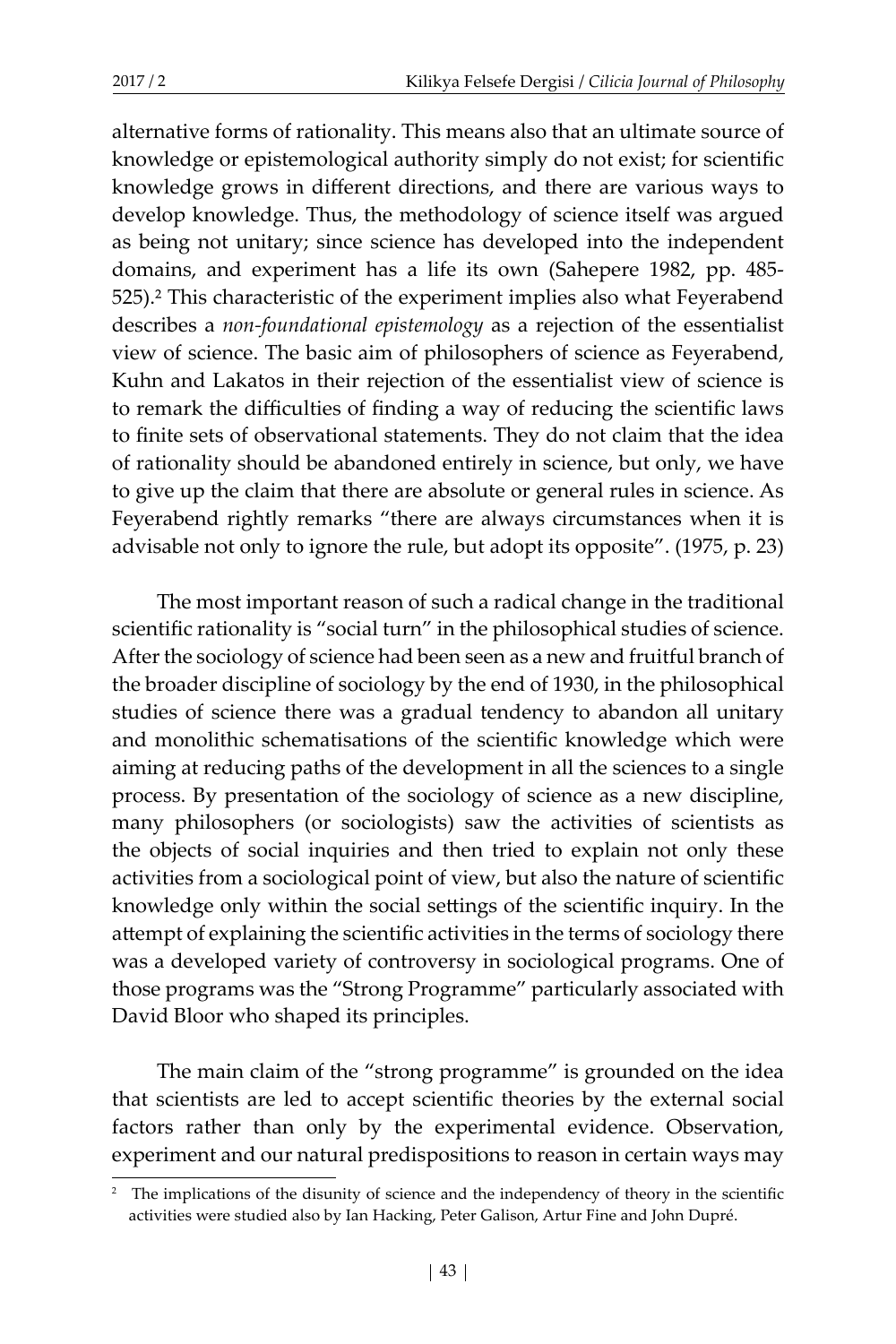play an important role in limiting the wide range of theories the scientists find acceptable, but what makes the scientists accept a certain theory will always be some social factor which is not connected with the strength of the experimental evidence. This claim rests on the basic distinction between "intellectual systems" as the psychological framework of the individual and "social system" as social environment. For this reason, the basic characteristic of the claim is formed by its attempt on explaining the former as an effect of the latter.

The "strong programme" implies the idea of the disunity of science and the independency of theory in the scientific activities. Because of such an approach to science, the philosophical investigation of science, from the aspect of ontology and/or epistemology, was seen as something that should have been avoided. For it is accepted that sociological inquiry about knowledge should be made without concern for the epistemological status of the beliefs. For example, Barry Barnes, in his *Scientific Knowledge and Sociological Theory*, suggests to make "a complete separation of the questions of belief and the questions of knowledge" (Barnes 1974, p. 152). Such a separation, in fact, render sociology of knowledge and epistemology reciprocally unconnected.

Barnes and Bloor, in their article "Relativism, Rationalism and the Sociology of Knowledge", approach to *knowledge* as "any collectively accepted system of beliefs" rather than as the "justified true belief" (Barnes and Bloor 1982, pp. 21-47). Thus in the search for knowledge the basic goal of the sociology of knowledge for them is to understand the relation between the belief systems and sociocultural environment by causal explanation, without considering that the beliefs are true/false or the inferences rational/irrational. From this point of view the "strong programme" is a variant of *relativism*; for it holds that whether a theory is credible or justified is not a matter of the available experimental or observational data or the strength of the inference from that set of data to the theory. If the strong programme is right, what makes some theory a part of current scientific knowledge is determined by social influences which have nothing to do with the experimental or observational data. Barnes and Bloor claim that the strong programme is a relativism which is not logically problematic because it does not deny that some theories are true and others false, or that some are rational and others irrational. As Barnes and Bloor put it: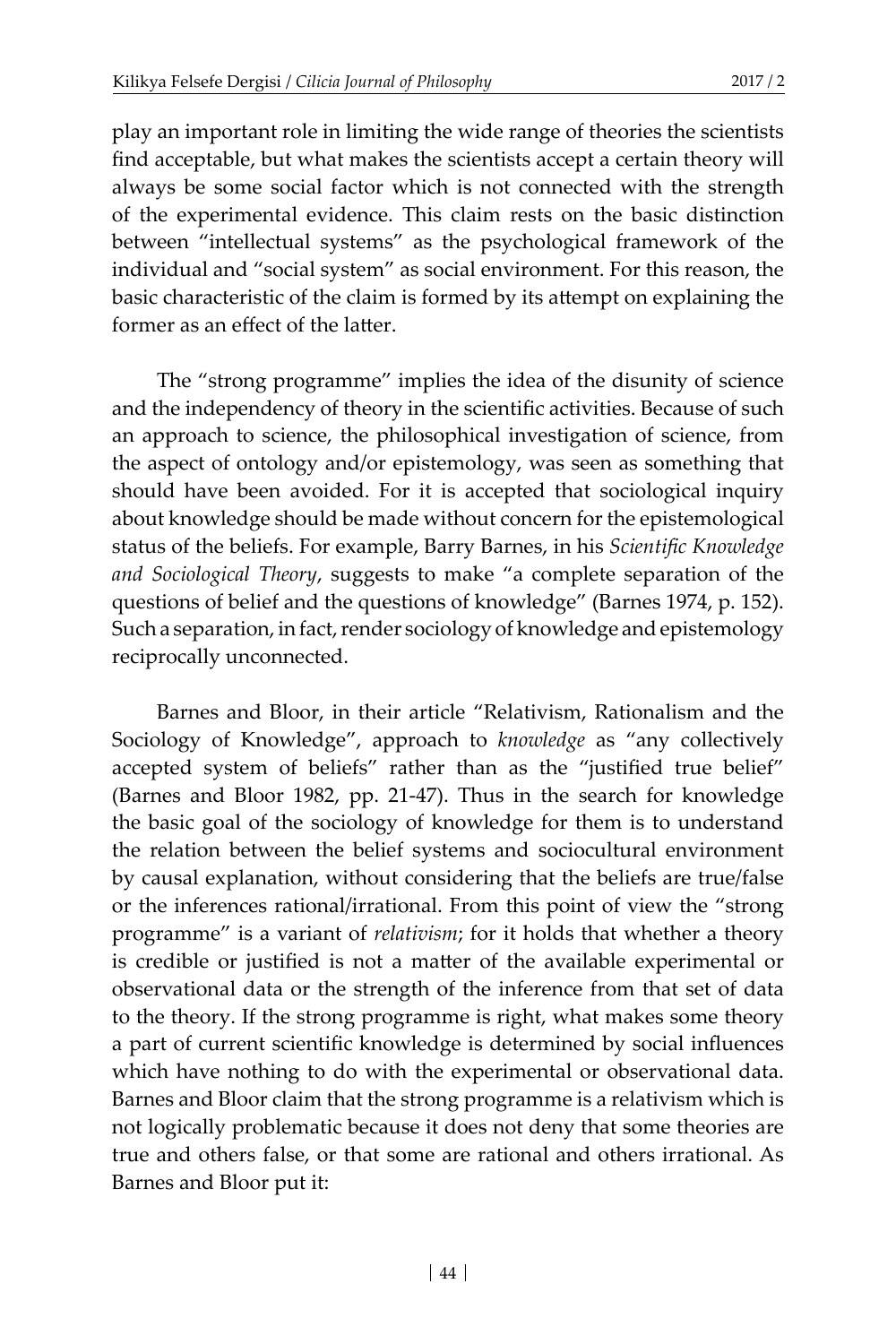The relativist, like everyone else, is under the necessity to sort out beliefs, accepting some and rejecting others. He will naturally have preferences and these will typically coincide with those of others in his locality. The words 'true' and 'false' provide the idiom in which those evaluations are expressed and the words 'rational' and 'irrational' will have similar function…. The crucial point is that the relativist accepts that none of the justifications of his preferences can be formulated in absolute or context-independent terms. In the last analysis, he acknowledges that his justifications will stop at some principle or alleged matter of fact that only has local credibility…. For the relativist there is no sense attached to the idea that some standards or beliefs are really rational as distinct from merely locally accepted as such. Because he thinks that there are no context-free or super-cultural norms of rationality, he does not see rationally and irrationally held beliefs as making up two distinct and qualitatively different classes of things. They do not fall into two different natural kinds which make different sorts of appeal to the human mind, or stand in a different relationship to reality, or depend for their credibility on different patterns of social organization. Hence the relativist conclusion that they are to be explained in the same way. (Barnes and Bloor 1982, pp. 27-28)

Here "falsity" becomes a mere deviation from a social norm; in other words, there is no longer need for a faculty (for example, *reason*) which somehow transcends the social boundaries in order to ascertain truth. This means that if we accept intellectual system as an *interconnected set of beliefs* expressing the order that the holders find in their experience, we do not need an outside assessment of the truth for this belief system. And also if intellectual systems are not static, we cannot have any external criteria in order to justify them; but they can be judged only by criteria of rationality *internal* to these systems. So there is no need any absolute or universal guarantor in order to distinguish between "true" and "false". The underlying theme of Barnes's and Bloor's program is that something is an evidence for something else only in *a certain context*, and such a relation is itself a "prime target for sociological inquiry and explanation" (Barnes and Bloor 1982, p. 29).

A similar *context-dependent rationality* has been argued by Peter Winch. Winch thinks that rationality itself depends on the context and/or culture. According to him, concurrence among the standards of rationality in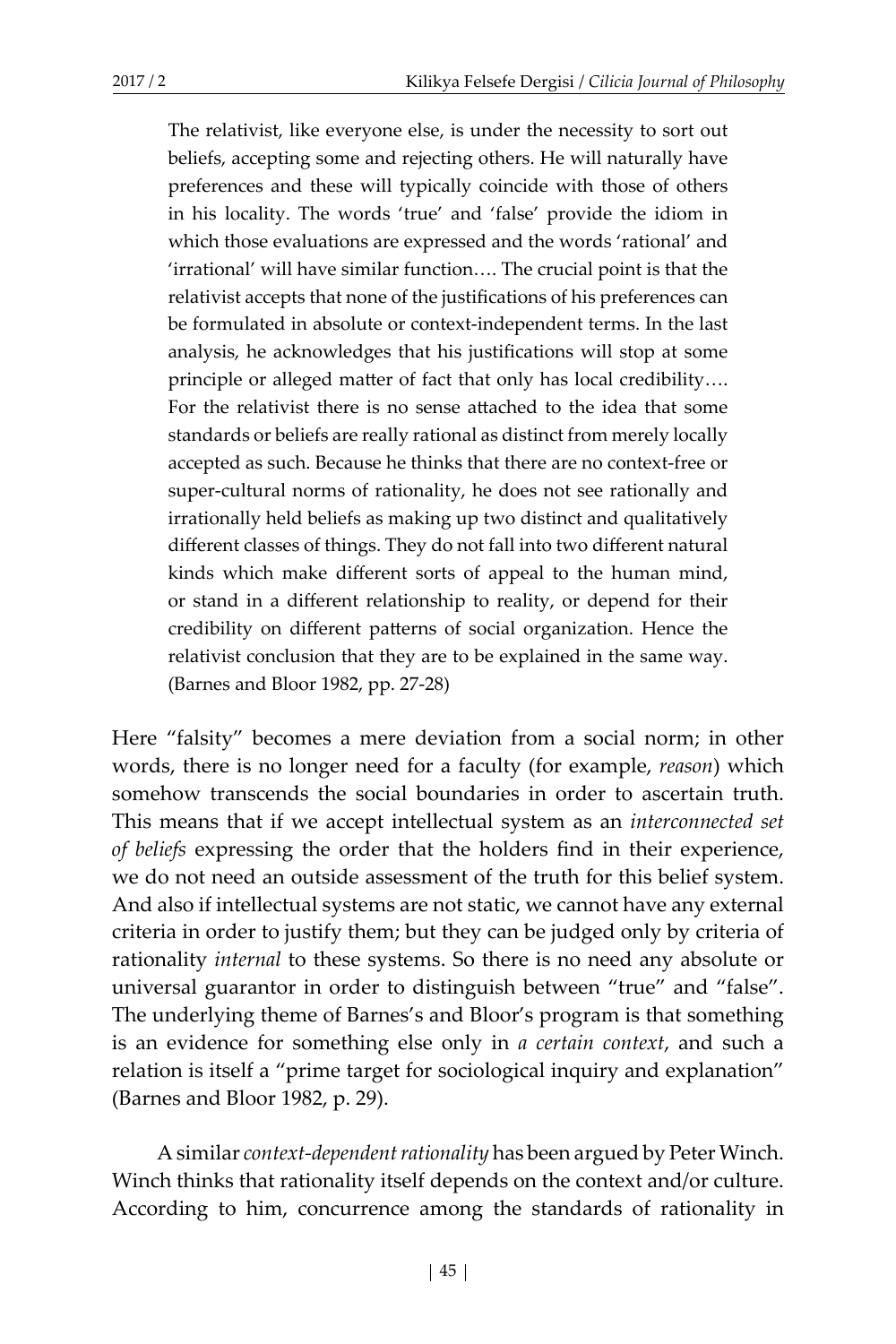various societies is not unavoidable, sometimes they do not concur. Thus he reaches a conclusion that "what we are concerned with are differences in *criteria of rationality*." His point of view may be summarised as follows:

… criteria of logic are not a direct gift of God, but arise out of, and are only intelligible in the context of, ways of living and modes of social life. It follows that one cannot apply criteria of logic to modes of social life as such. For instance, science is one such mode and religion is another; and each has criteria of intelligibility peculiar itself. So with in science or religion, actions can be logical or illogical: in science, for example, it would be illogical to refuse to be bound by the results of a properly carried out experiment; in religion it would be illogical to suppose that one could pit one's own strength against God's and so on. (Winch 1958, pp. 100-1)

In fact, Winch, as seen in the above passage, tries to overcome the problem of rationality, and especially epistemological difficulties of the early theories of sociology of knowledge by applying the contextual criteria. But in his *internalist* work, like the most of the other studies about the sociology of knowledge, it is not clear how he links the "logic of science" with the "logic of social life". For when he determines the basic concern as the differences in *criteria of rationality*, or in those two logics, he tends to understand the differences by asking only *what* those criteria are. But, ascertaining the *what* of criteria, or of the belief systems also and inescapably involve us in grasping the *how* and *why* of criteria, or of belief. The sociologists of knowledge as participating players are implicitly involved in evaluating beliefs within a context, or its logic when they try only to describe and explain them by asking *what* those are. For, as McCarthy points out, meaning and validity are internally connected with reasons; so when we try to understand a context, or a belief system, we try to understand not only what it is, but also *how* one reasoned about it (McCarthy 1988, p. 93). As Rescher notes, "There is no rationality without an appropriate procedure for giving a *rationale*–a suitable fabric of good reasons in cases of the sort at issue". (Rescher 1977, p. 76)

Winch, especially, is concerned with the attempt to impose standards of scientific rationality on the beliefs and practices of "primitive societies". If, as he proposed, there are discrete contexts, or universes of discourse, each provides a distinct view of what it means to think and act in a rational manner. His context-dependent view implies also the absence of a single,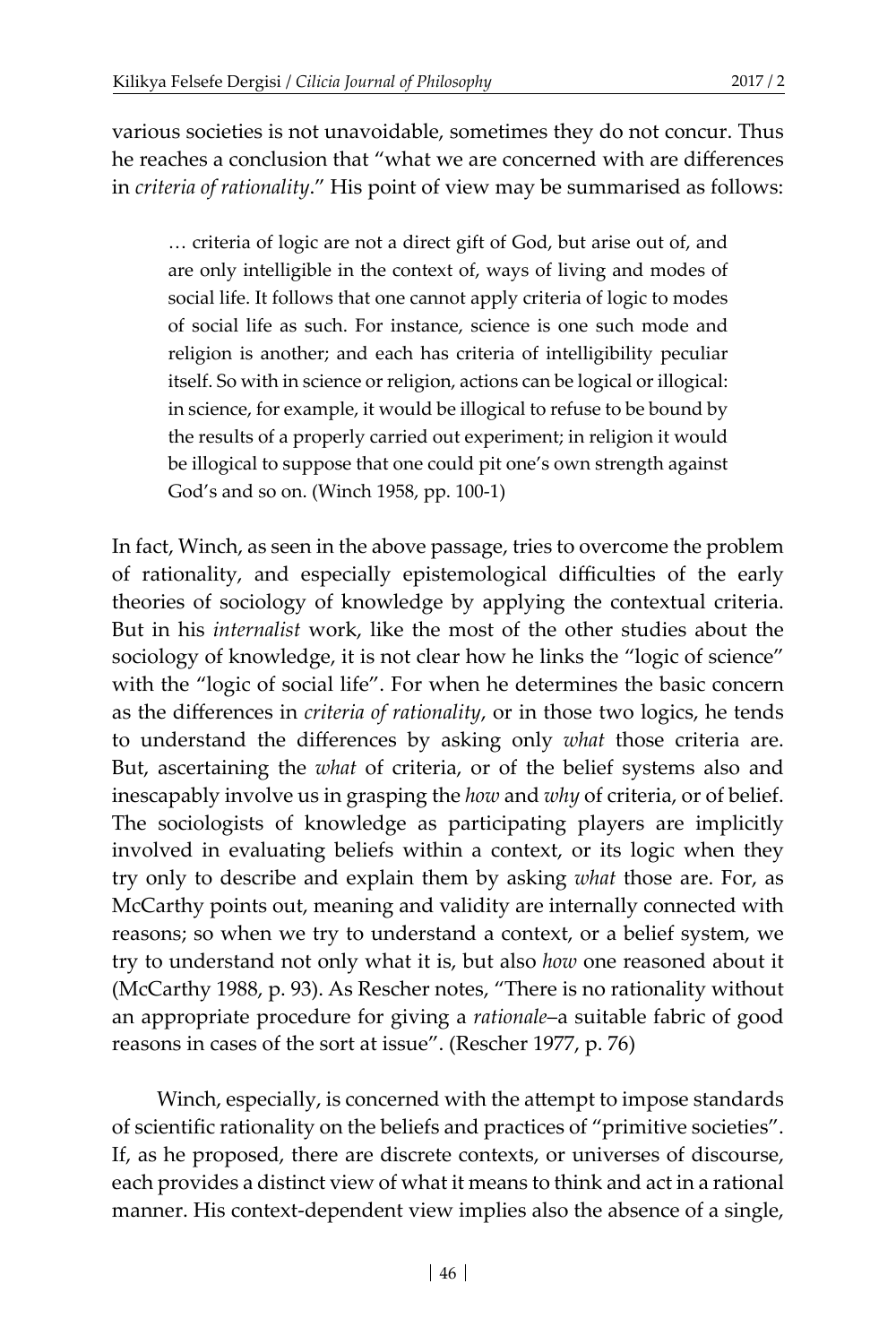arbitrary standard against which the rationality of a context, or culture and others is to be judged. But if we accept Winch's view, then, we should also accept that the criteria of the rationality that the scientists encountered in a particular culture or influenced him under a special context may lead him to accept the irrational as rational. Such a determination could be very true if all criteria were culture– or context–dependent.

On the other hand, when Barnes and Bloor underline the theoretical advantages of the strong programme over rival programmes, they argue that the strong programme is simpler and more widespread than the other programmes; for it holds that the beliefs of the members in all kind of communities are to be explained in the same kind of way. Since the beliefs of individuals in communities that are religious, scientific or political, rationalistic or superstitious all have the same kind of explanation, Barnes and Bloor object to the rationalist philosophers. They claim that the strong programme has advantages over the views of rationalists; for rationalist philosophers think that rational or true beliefs do not need to be explained causally because they are rational or true, whereas irrational beliefs need causal explanations. Rationalists claim that scientists' trust in scientific subjects can be explained by showing that the beliefs are justified on the evidence available. Barnes and Bloor maintain that the strong programme is more scientific than the accounts of rationalists, because it supplies *wellproportioned* explanations of beliefs so that we can use the same *types* of causal explanations for all beliefs that are given.

When Winch presents his thesis in its direct concern with particular universes of discourse, he grounds the determination of rationality in language:

Reality is not what gives language sense. What is real and what is unreal shows itself in the sense that language has. Further, both the distinction between the real and the unreal and the concept of agreement with reality themselves belong to our language. (Winch 1970, p. 82)

And he adds, "logical relations between propositions … depend on social relations between men" (Winch 1958, p. 126). It follows from Winch's claim that to understand the language of a society (like a context, culture, etc.) we require definitely a common reality that exits, this means that the shared outcome of language and reality form a basis on which all the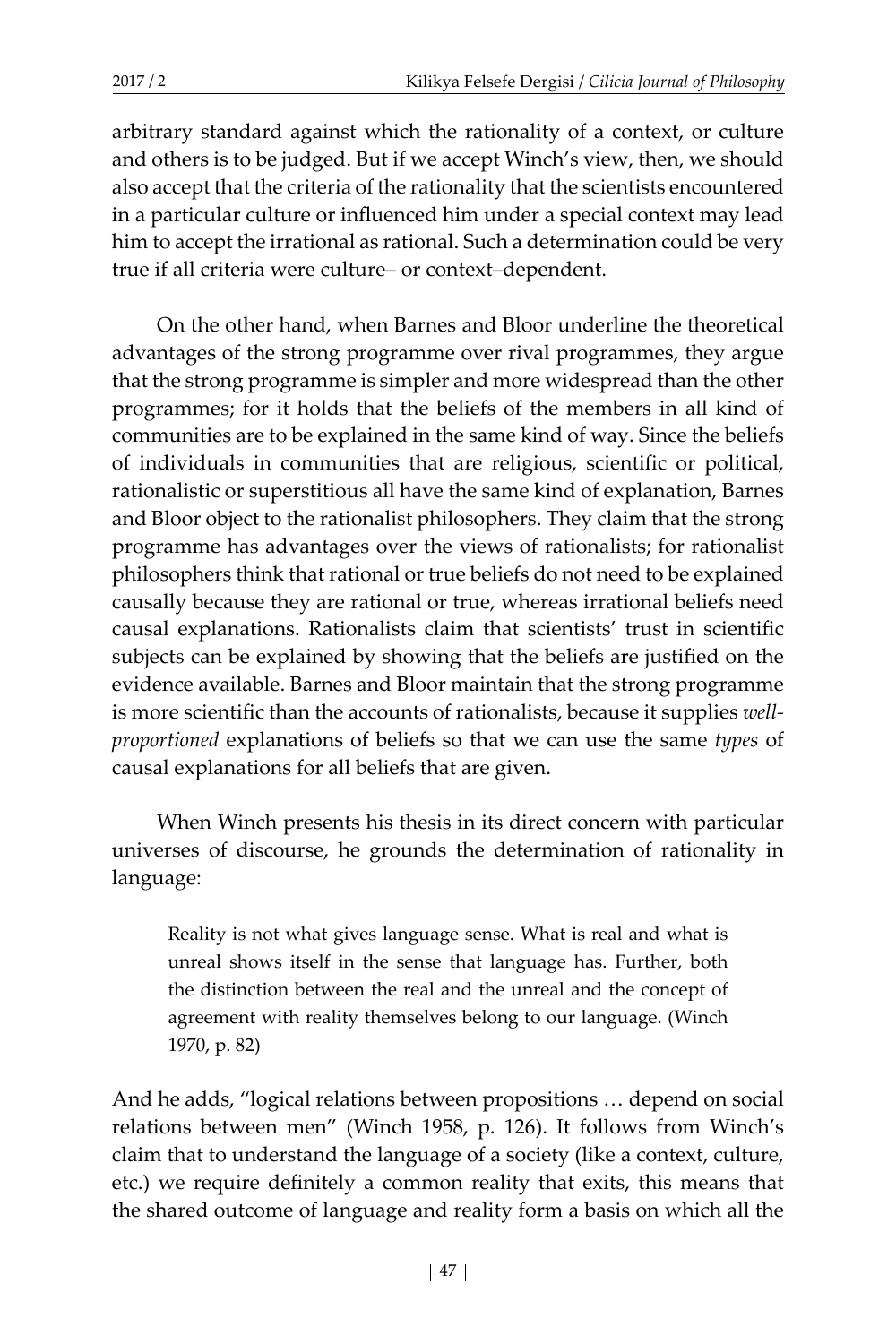members of that society agree about all the *facts*.

Human beings, as participants of society, don't always agree about all facts. Any kind of agreement cannot be used as a validity criterion in every context. A mistake Winch commits himself, like many sociologists of science, is to suppose science being comparable to other forms of social agreement. The other point ignored by him is that if we talk about logical relations in the language of a society, we accept also that these relations are operable on the logical rules of that language, and it is very clear that we cannot take all these rules, such as the law of contradiction, the law of identity, etc., as pure matters of convention. As Lukes points out, not all criteria depend a context, some of them are universal. (Lukes 1995, p. 293)

Lukes, as against to Winch, argues that:

…beliefs are not only to be evaluated by the criteria that are to be discovered in the context in which they are held; they must also be evaluated by criteria of rationality that simply are criteria of rationality, as opposed to criteria of rationality in context. (Lukes 1995, p. 293)

According to him, there are two kinds of rational criteria: we, have on the one hand, some universal criteria of rationality, these are the ones that we may relevantly apply to all beliefs in any context, and on the other hand we have some others which are context dependent criteria and we can discover these by investigating the context, and they are relevantly applicable to beliefs in that context (1995, p. 293). As Lukes puts it:

One may conclude that all beliefs are to be evaluated by both rational [universal] and rational [context–dependent] criteria. Sometimes, as in the case of religious beliefs, rational [universal] truth criteria will not take the very far. Often rational [universal] criteria of logic do not reveal of "provides a reason for". Sometimes rational [universal] criteria appear less important than "what the situation demands". In all these cases, rational [context–dependent] criteria are illuminating. But they do not make rational [universal] criteria dispensable. They could not, for the latter, specify the ultimate constraints to which thought is subject: that is, they are fundamental and universal in the sense that any society which possesses what we may justifiably call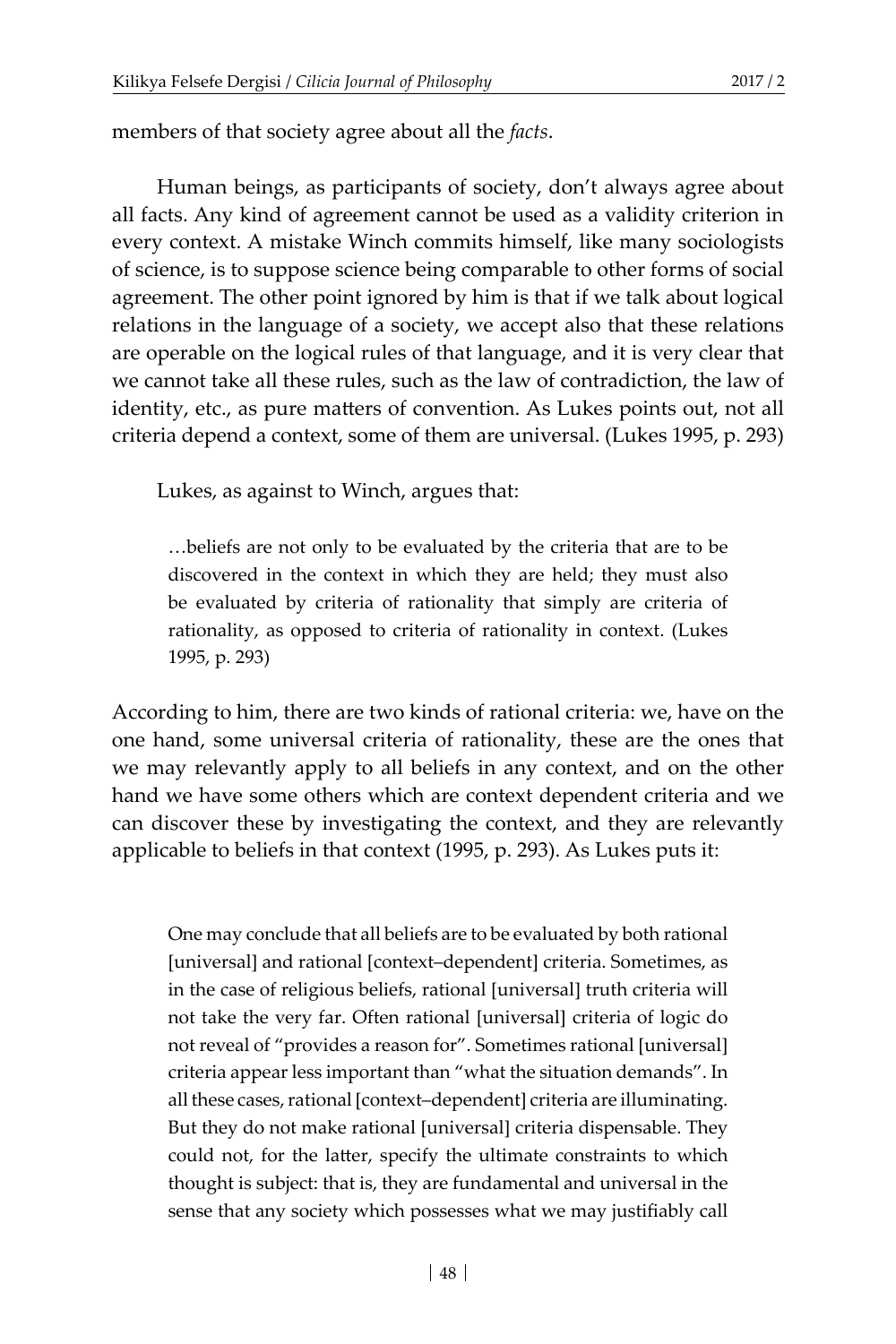a language must apply them in *general*, though particular beliefs, or sets of beliefs, may violate them. If both sorts of criteria are required for the understanding of beliefs (for they enable us to grasp their truth conditions and their interrelations), they are equally necessary to the explanations of why they are held, how they operate and what their social consequences are. Thus only by the application of rational [universal] criteria is it possible to see how beliefs which fail to satisfy them can come to be rationally criticized, or fail to be. On the other hand, it is usually only by the application of rational [context–dependent] criteria that the point and significance that beliefs have for those that hold them can be grasped. Rational [universal] criteria and rational [context-dependent] criteria are necessary both to understand and explain. (1995, p. 295)

When Lukes spells out the requirements of both the context dependent rationality and context independent rationality, i.e. a universal rationality, he establishes the invalidity of Barnes-Bloor's claims about truth and falsity. Since, as Karl Marx also pointed out in *Theses on Feuerbach*, despite the fact that we know that we are fallible and none of our firm beliefs may not remain valid wholly in future, we still keep making and defending claims to truth here and now.

As a conclusion, without further ado we may consider that Barnes-Bloor's studies about the sociology of knowledge do not provide us with any unbroken tie between the content of science and the concerns of sociology of knowledge. One of the reasons of their problematic situation stems from their arguments for the strong programme is that it is more scientific than rationalism. This argument rests on their idea about rationalism. They take the rationalism as unscientific, because according to them it uses reasons rather than causal explanations for rational beliefs, uses different types of explanations to explain rational and irrational beliefs, and excludes sociological explanations of how scientists gain certain beliefs.

While many rationalists separate the task of giving causal accounts of beliefs from the task of adducing reasons for them, they view that the reasons why scientists gain certain beliefs also explain those beliefs. According to this kind of rationalism, reasons are real causes that bring about beliefs as well as sometimes justifying them. At this point we cannot conclude that the rationalists have an unscientific analysis of beliefs